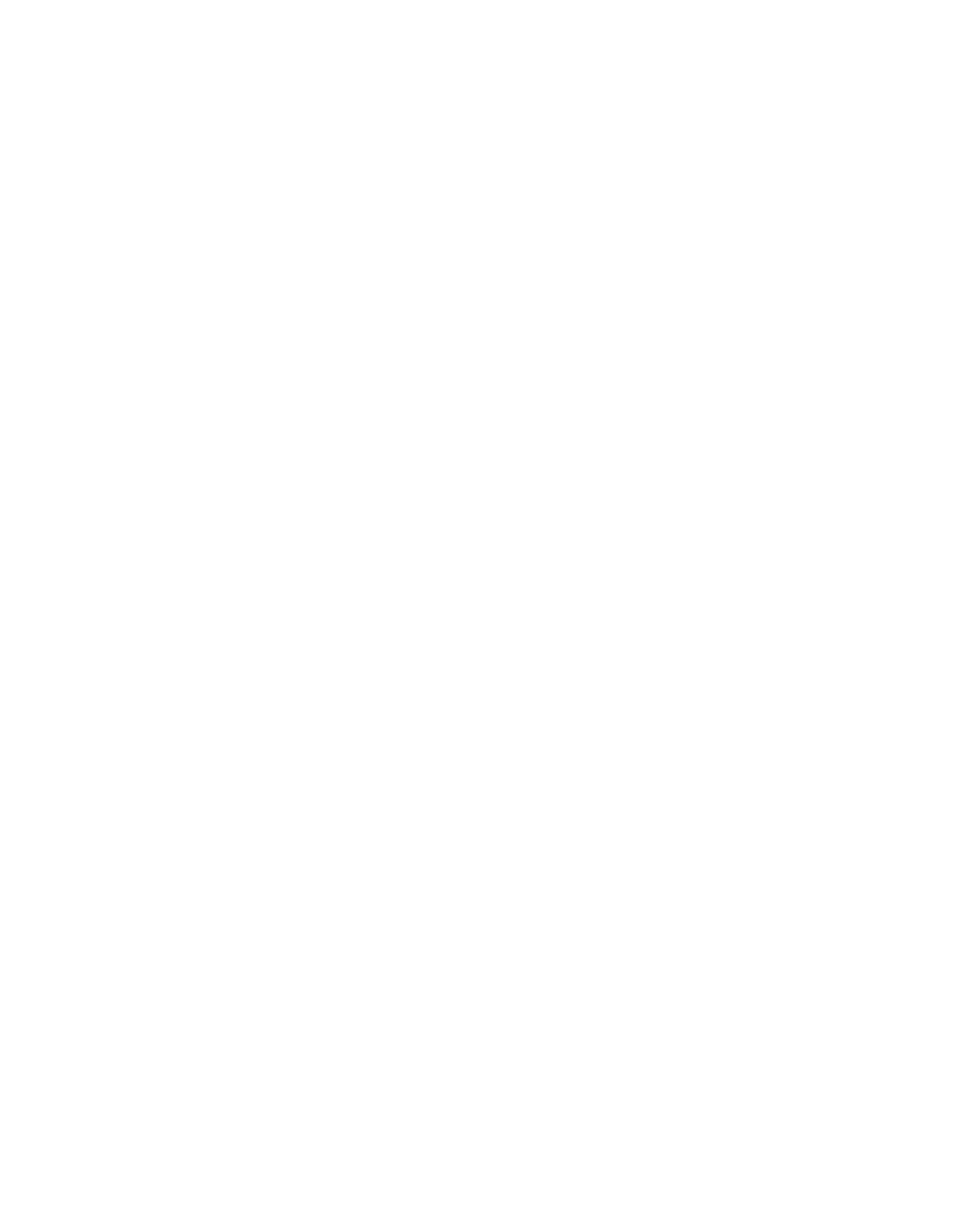

*Courtesy of Bonterra Vineyards.*

Reducing Risks through **Sustainable** Winegrowing: A Growers' Guide

California Sustainable Winegrowing Alliance

## **Editors:**

L. Ann Thrupp, Project Manager / CSWA Consultant Joe Browde, Senior Project Manager, CSWA Lisa Francioni, Project Manager, CSWA Allison Jordan, Executive Director, CSWA

#### **Authors:**

L. Ann Thrupp, Project Manager / CSWA Consultant Joe Browde, Senior Project Manager, CSWA Eli Carlisle (Ch 4), UC Davis, Department of Viticulture and Enology John Garn (Ch 7), ViewCraft, CSWA Consultant Mark Greenspan (Ch 1), Advanced Viticulture, LLC Liz Thach (Ch 6), Sonoma State University

#### **Reviewers:**

Calanit BarAm and Daniel Sumner, Agricultural Issues Center, UC Davis Bill Cooper, CSWA Board Member John Garn, ViewCraft, CSWA Consultant Jessica Klaisner, US Department of Agriculture, Risk Management Agency Karen Ross, California Association of Winegrape Growers

Content was also adapted from relevant chapters of the Code of Sustainable Winegrowing Practices Self-Assessment Workbook (California Sustainable Winegrowing Alliance, Wine Institute, and California Association of Winegrape Growers, 2006). Authors of those chapters are Clifford P. Ohmart and Stephen K. Matthiasson of the Lodi-Woodbridge Winegrape Commission, Liz Thach of Sonoma State University, Joe Browde of CSWA, and CSWA consultants Jeff Dlott and John Garn.

### **With appreciation to:**

US Department of Agriculture, Risk Management Agency Agricultural Issues Center, University of California Davis VineWise project, Washington Association of Winegrape Growers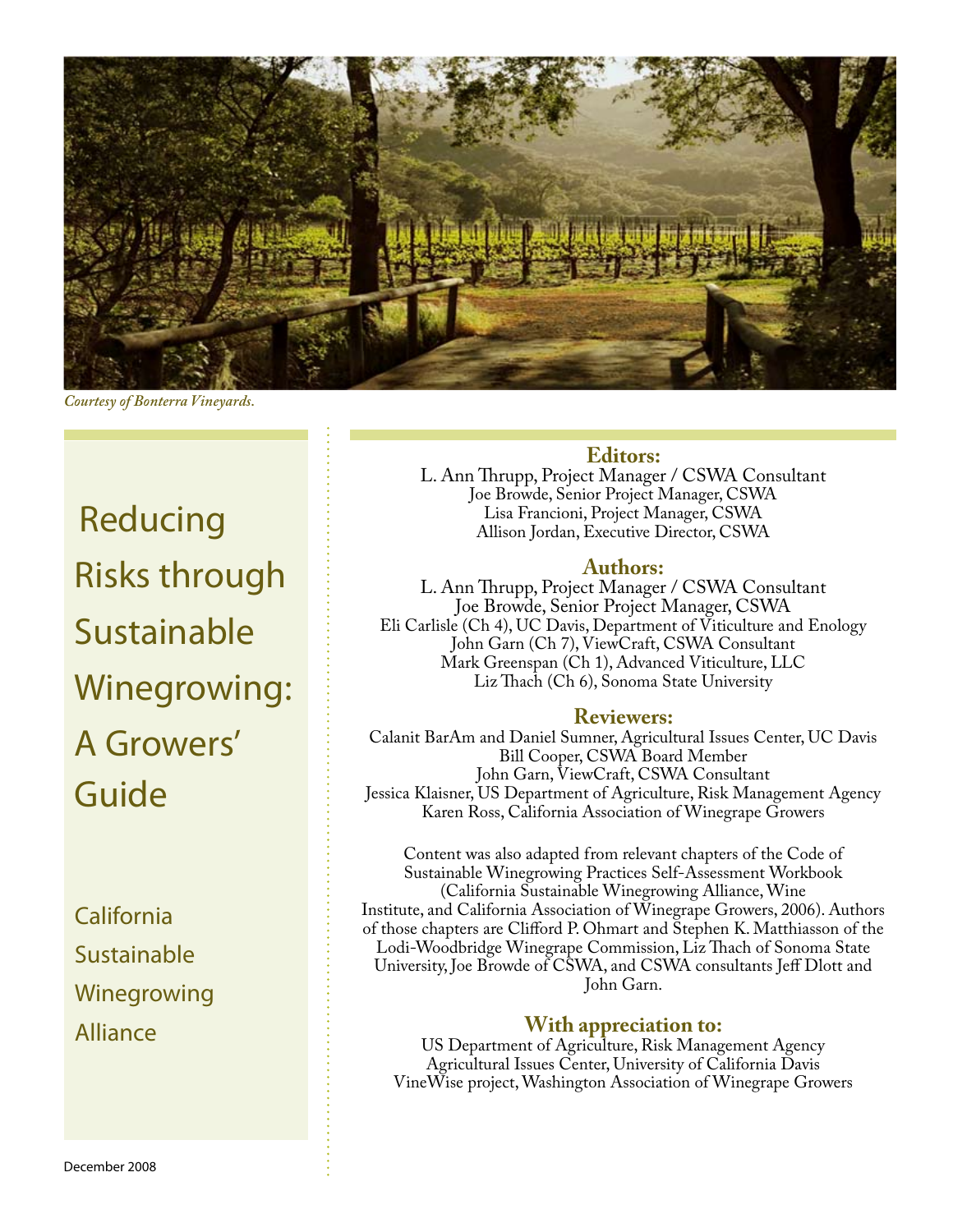Effectively managing the complexity of risks enables producers to ensure long-term business success by simultaneously achieving financial goals while benefiting human and natural resources.

## TABLE OF CONTENTS

| Introduction |                                                  |         |
|--------------|--------------------------------------------------|---------|
| 1.           | <b>Conserving Water</b>                          | $1 - 1$ |
| 2.           | <b>Assuring Water Quality</b>                    | $2 - 1$ |
| 3.           | <b>Ensuring Soil Quality</b>                     | $3-1$   |
| 4.           | Protecting Air Quality                           | $4 - 1$ |
| 5.           | Minimizing Pest-Related Risks                    | $5 - 1$ |
| 6.           | Maintaining a Productive and Motivated Workforce | $6 - 1$ |
| 7.           | Managing Energy Challenges                       | $7 - 1$ |
| 8.           | <b>Managing Severe Weather Risks</b>             | $8 - 1$ |
| 9.           | Insurance and Business Management Planning       | $9-1$   |
|              |                                                  |         |

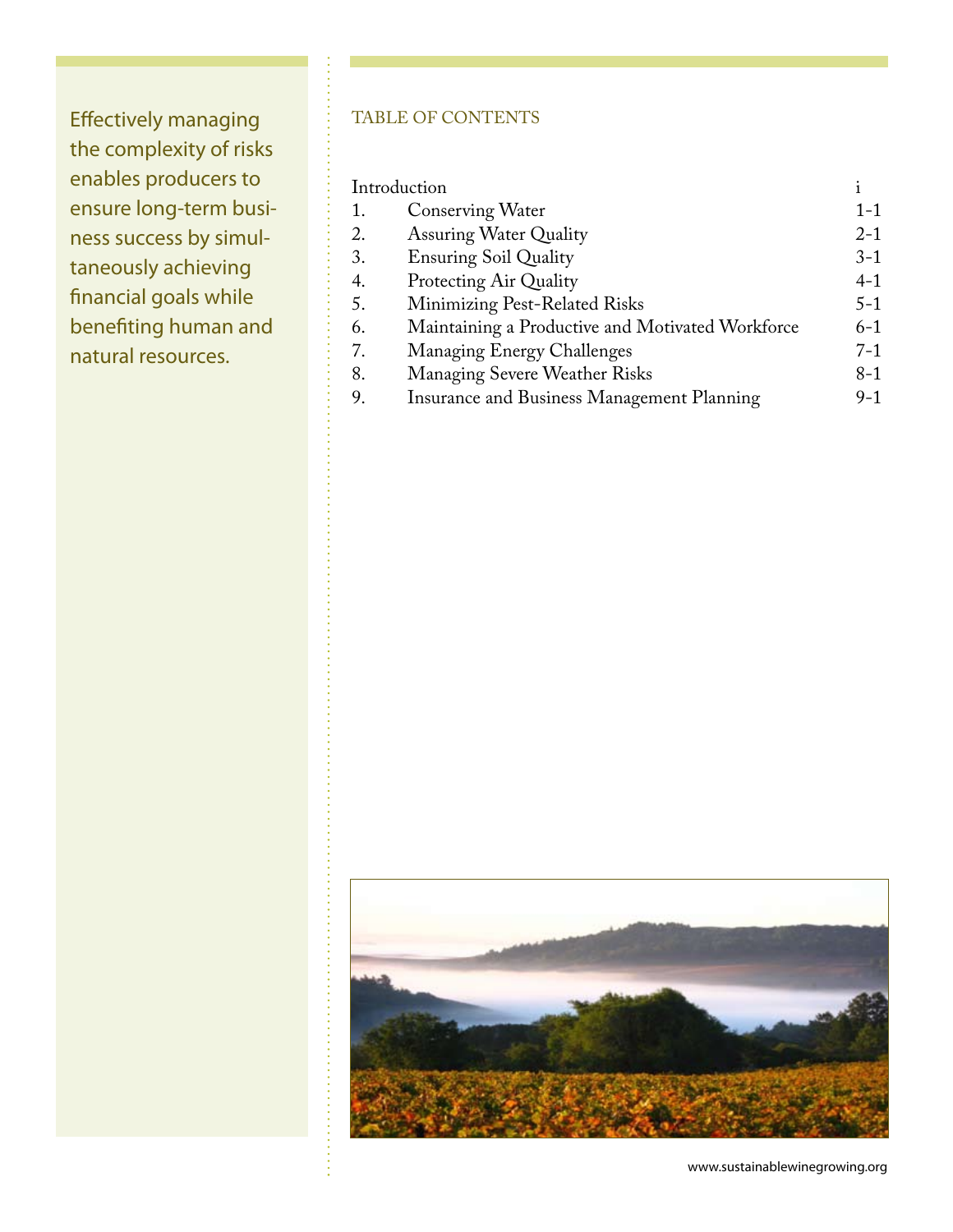## **CALIFORNIA** SUSTAINABLE **WINEGROWING ALLIANCE**

Benefiting the environment, the community and high quality grapes and wine



## INTRODUCTION

Box A

## Synopsis of the California Sustainable Winegrowing Program

The California Sustainable Winegrowing Program (SWP), launched in 2002, encourages practices that are sensitive to the environment, responsive to societal needs and interests, and economically feasible to implement. The SWP promotes voluntary high standards of sustainable practices in all aspects of grape and wine production, enhances peer-to-peer education about these practices, and demonstrates positive results. Its proactive, precautionary approach addresses increasing pressure from public perceptions and environmental decisions from regulatory and governmental bodies, while building opportunities for effective management.

## **Reducing Risks through Sustainable Winegrowing: A Growers' Guide**

Farming is risky by nature. Winegrape growers in California often confront<br>significant challenges from unpredictable natural physical conditions and<br>market factors. Moreover unprecedented changes in local and global climat significant challenges from unpredictable natural physical conditions and market factors. Moreover, unprecedented changes in local and global climate, as well as increased regulatory and economic pressures, have exacerbated risks. These and other concerns often create stress for growers.

Top risks include weather extremes (e.g., frost, heat, heavy rain/flooding, or drought), water shortages and impairments, damaging pests (especially exotics), labor concerns (e.g., employee retention, safety, or legal issues), increasing energy costs and shortages, and unexpected market variability (e.g., intensifying global market competition and price fluctuations). Many growers experience losses from these factors. In 2007, the estimated reported losses in California's grape crop in terms of total indemnities paid to insured growers totaled \$8,899,474. About 30-35% of the state's grape growers are uninsured, positioning them at greater risk (USDA-RMA, Western Region Office, 2008). Crop insurance alone, however, does not fully buffer risks and guarantee business success.

The good news is that growers can adopt methods to reduce liability and risk. "Sustainable winegrowing" is an integrated systems approach to producing grapes and wine that balances the three E's or principles of sustainability – Environmentally Sound, Socially Equitable, and Economically Feasible – as defined in "The California Code of Sustainable Winegrowing Practices Self-Assessment Workbook," the centerpiece of the California Sustainable Winegrowing Program (SWP) (see **Box A**).

This Growers' Guide focuses on the relationship between sustainability and risk reduction by highlighting key practices from the SWP Workbook, an important risk management tool itself, and from other sources that reduce risks to growers. The intent is to clarify understanding that improvement along the continuum of sustainability by adopting practices detailed here and in the SWP Workbook can be an effective risk-management strategy, enhancing the long-term viability of their businesses. The following risks and corresponding sustainable practices for minimizing the risk are addressed.